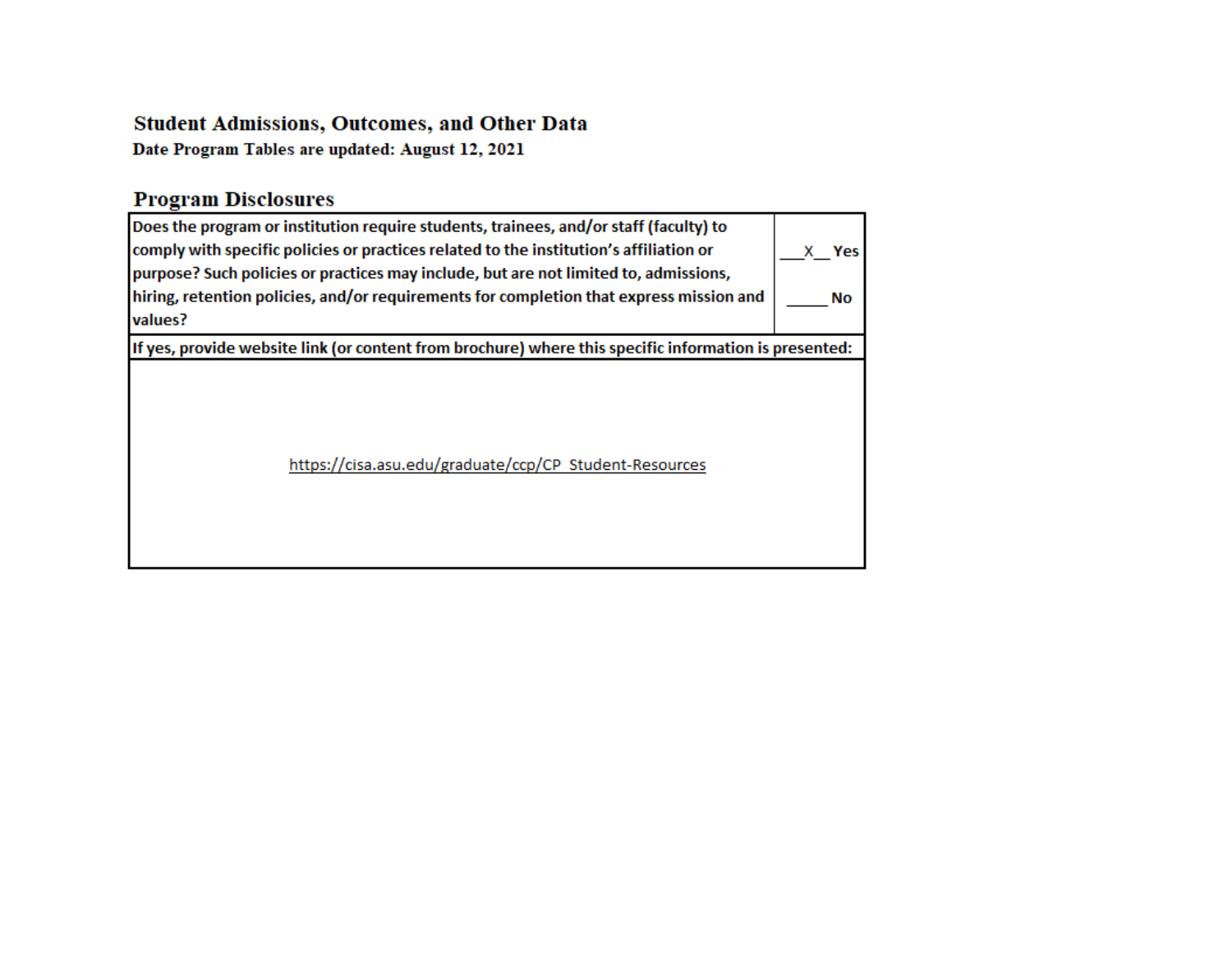#### Time to Completion for all students entering the program

|                                                                          |           |    |           |    |           |    |           |     |    | Year in which Degrees were Conferred |  |           |         |           |    |               |      |           |           |               |              |               |  |
|--------------------------------------------------------------------------|-----------|----|-----------|----|-----------|----|-----------|-----|----|--------------------------------------|--|-----------|---------|-----------|----|---------------|------|-----------|-----------|---------------|--------------|---------------|--|
| Outcome                                                                  | 2011-2012 |    | 2012-2013 |    | 2013-2014 |    | 2014-2015 |     |    | 2015-2016                            |  | 2016-2017 |         | 2017-2018 |    | 2018-2019     |      | 2019-2020 | 2020-2021 |               | <b>Total</b> |               |  |
| Total number of students with doctoral degree conferred<br>on transcript |           | Ð  |           |    |           | ۵  |           |     |    | 11                                   |  |           |         | 6         |    |               |      |           |           |               |              | 62            |  |
| Mean number of years to complete the program                             | 5.4       |    | 5.75      |    | 6.2       |    |           | 5.5 |    | 6.2<br>8                             |  |           | $\circ$ |           | 55 |               | 5.86 |           | 6.33      |               | 6.51         |               |  |
| Median number of years to complete the program                           | 5.5       |    | n         |    | o         |    | 5.5       |     | 75 |                                      |  |           | o       |           | 55 |               |      |           |           |               | o            |               |  |
| <b>Time to Degree Ranges</b>                                             |           | %  |           |    |           |    |           |     |    |                                      |  |           |         | %         |    | $\frac{9}{6}$ |      | %         |           | $\frac{9}{6}$ |              | $\frac{0}{6}$ |  |
| Students in less than 5 years                                            |           |    |           |    |           |    | U         |     |    |                                      |  |           |         |           |    | $\bf{0}$      |      | 29        |           |               |              | 10            |  |
| Students in 5 years                                                      |           | 50 | 0         |    |           | n. |           | 50  |    |                                      |  | 22        |         | 33        |    | 50            |      |           |           | 17            | 12           | 19            |  |
| Students in 6 years                                                      |           | 55 |           | 50 |           | 33 |           | 50  |    | 36                                   |  | 33        |         | 33        |    | 50            |      | 43        |           | 50            | 24           | 39            |  |
| Students in 7 years                                                      |           |    |           | ne |           | n. | 0         |     |    | 18                                   |  | 22        |         | 33        |    | 0             |      | 14        |           | 17            |              | 18            |  |
| Students in more than 7 years                                            |           |    |           |    |           |    |           |     |    | 45                                   |  |           |         |           |    | $\Omega$      |      |           |           |               |              | 15            |  |

Also, please describe or provide a link to program admissions policies that allow students to enter with credit for prior graduate work, and the expected implications for time to completion. Please indicate NA if not applicable:

Pages 8 & 9 of CPY Handbook https://cisa.asu.edu/graduate/ccp/CP\_Student-Resources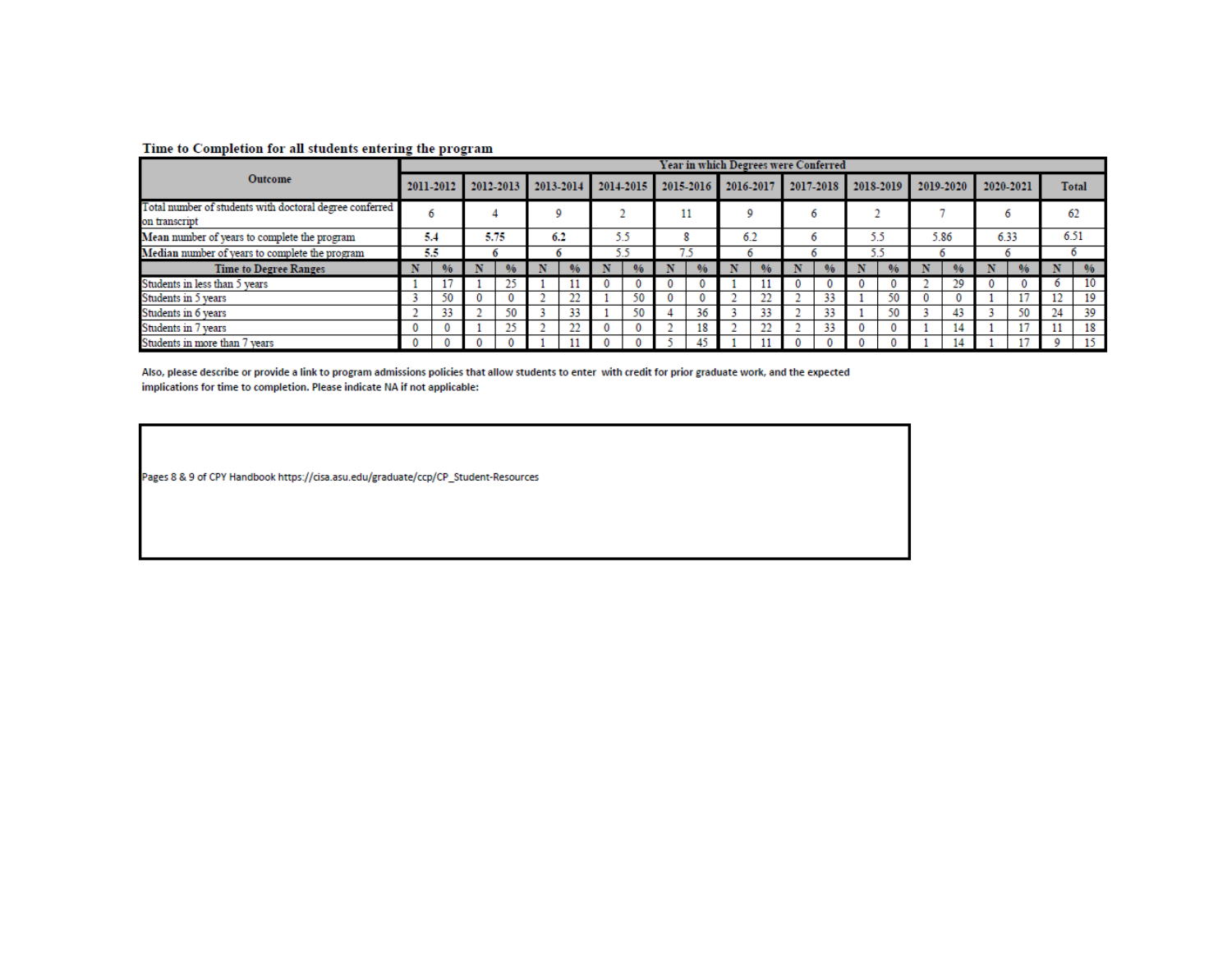## **Program Costs**

| <b>Description</b>                                                                                           | 2021-2022 $1^{st}$ -year<br><b>Cohort Cost</b> |
|--------------------------------------------------------------------------------------------------------------|------------------------------------------------|
| Tuition for full-time students (in-state)                                                                    | \$11,720                                       |
| Tuition for full-time students (out-of-state)                                                                | \$23,544                                       |
| Tuition per credit hour for part-time students (if applicable enter amount; if<br>not applicable enter "NA") | NA                                             |
| University/institution fees or costs                                                                         | 833                                            |
| Additional estimated fees or costs to students (e.g. books, travel, etc.)                                    | 1.059                                          |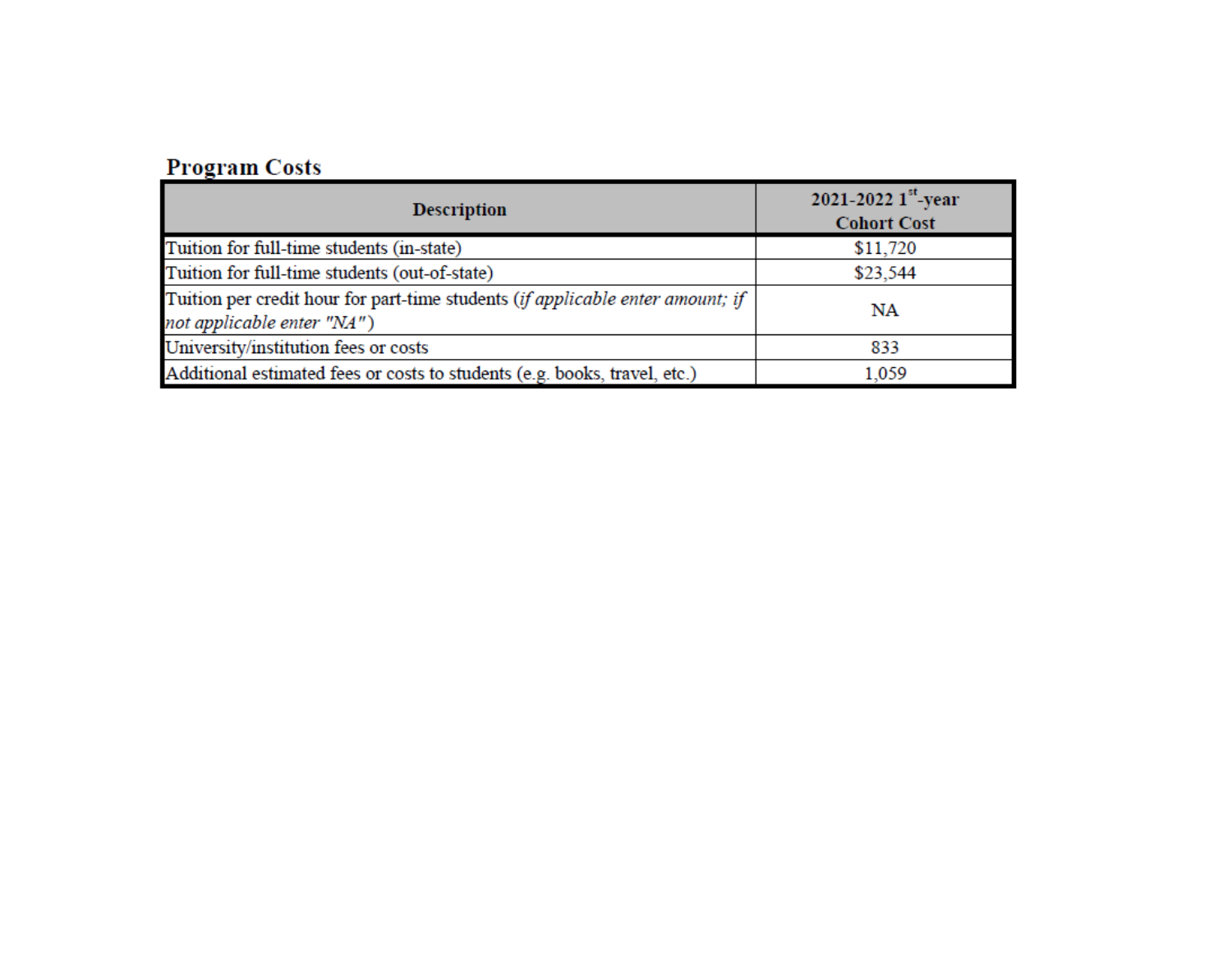#### **I nterns h" 1p Pl acement- T a bl el**

|                                                                                                                                     |   |               |   |                          |                |                          |             |                          |   |               | Year Applied for Internship |                          |   |               |              |                          |   |                          |                |               |
|-------------------------------------------------------------------------------------------------------------------------------------|---|---------------|---|--------------------------|----------------|--------------------------|-------------|--------------------------|---|---------------|-----------------------------|--------------------------|---|---------------|--------------|--------------------------|---|--------------------------|----------------|---------------|
| Outcome                                                                                                                             |   | 2011-2012     |   | 2012-2013                |                | 2013-2014                |             | 2014-2015                |   | 2015-2016     |                             | 2016-2017                |   | 2017-2018     |              | 2018-2019                |   | 2019-2020                | 2020-2021      |               |
|                                                                                                                                     | N | $\frac{0}{0}$ | N | $\frac{0}{0}$            | N              | $\frac{0}{0}$            | N           | $\frac{0}{0}$            | N | $\frac{0}{0}$ | N                           | $\frac{0}{0}$            | N | $\frac{0}{0}$ | $\mathbf{x}$ | $\frac{0}{0}$            | N | $\frac{0}{0}$            | $\mathbf x$    | $\frac{0}{0}$ |
| Students who obtained APA/CPA-accredited<br>internships                                                                             | 8 | 100           |   | 83                       |                | 57                       | $\mathbf 9$ | 100                      | 6 | 100           | 6                           | 100                      | 3 | 100           | 6            | 100                      |   | 100                      |                | 100           |
| Students who obtained APPIC member internships<br>that were not APA/CPA-accredited (if applicable)                                  |   | 0             |   | 17                       | $\overline{2}$ | 29                       |             | $\Omega$                 |   | $\Omega$      |                             | $\mathbf{0}$             |   | $\mathbf{0}$  |              | $\mathbf{0}$             |   | $\Omega$                 |                | $\mathbf{0}$  |
| Students who obtained other membership<br>organization internships (e.g. CAPIC) that were not<br>APA/CPA-accredited (if applicable) |   | $\Omega$      |   | $\mathbf{0}$             |                | $\mathbf{0}$             |             | $\mathbf{0}$             |   | 0             |                             | $\mathbf{0}$             |   | $\Omega$      |              | $\Omega$                 |   | $\Omega$                 |                | 0             |
| Students who obtained internships conforming to<br>CDSPP guidelines that were not APA/CPA-<br>accredited (if applicable)            |   | 0             |   | $\Omega$                 |                | $\mathbf{0}$             |             | $\Omega$                 |   | $\Omega$      |                             | $\mathbf{0}$             |   | $\Omega$      |              | $\theta$                 |   | $\theta$                 |                | O             |
| Students who obtained other internships that were<br>not APA/CPA-accredited (if applicable)                                         |   | 0             |   | $\Omega$                 |                | $\mathbf{0}$             |             | $\Omega$                 |   | $\Omega$      |                             | $\Omega$                 |   | $\Omega$      |              | $\Omega$                 |   | $\Omega$                 |                | O             |
| Students who obtained any intemship                                                                                                 | 8 | 100           | 6 | 100                      | 6              | \$6                      | 9           | 100                      | 6 | 100           | 6                           | 100                      | 3 | 100           | 6            | 100                      |   | 100                      | 5              | 100           |
| Students who sought or applied for internships<br>including those who withdrew from the application<br>process                      | 8 |               | 6 | $\overline{\phantom{a}}$ |                | $\overline{\phantom{a}}$ | 9           | $\overline{\phantom{a}}$ | 6 |               | 6                           | $\overline{\phantom{a}}$ | 3 |               | 6            | $\overline{\phantom{a}}$ |   | $\overline{\phantom{a}}$ | $\overline{5}$ |               |

#### **Internship Placement - Table 2**

|                                                   |  |               |   |                               |    |               |   |               |    |               | <b>Year Applied for Internship</b> |               |  |               |           |               |           |               |           |               |
|---------------------------------------------------|--|---------------|---|-------------------------------|----|---------------|---|---------------|----|---------------|------------------------------------|---------------|--|---------------|-----------|---------------|-----------|---------------|-----------|---------------|
| <b>Outcome</b>                                    |  | 2011-2012     |   | $12012 - 2013$ $12013 - 2014$ |    |               |   | 2014-2015     |    | 2015-2016     |                                    | 2016-2017     |  | 2017-2018     | 2018-2019 |               | 2019-2020 |               | 2020-2021 |               |
|                                                   |  | $\frac{0}{6}$ |   | $\frac{6}{6}$                 |    | $\frac{9}{6}$ |   | $\frac{0}{6}$ |    | $\frac{0}{6}$ |                                    | $\frac{0}{0}$ |  | $\frac{9}{6}$ |           | $\frac{0}{6}$ |           | $\frac{0}{0}$ |           | $\frac{0}{6}$ |
| Students who sought or applied for internships    |  |               |   |                               |    |               |   |               |    |               |                                    |               |  |               |           |               |           |               |           |               |
| including those who withdrew from the application |  | -             | o |                               |    |               | ٥ | ۰.            | Ō. |               | n                                  |               |  |               |           | $\sim$        |           |               |           |               |
| process                                           |  |               |   |                               |    |               |   |               |    |               |                                    |               |  |               |           |               |           |               |           |               |
| Students who obtained paid internships            |  | 100           |   | 100                           | b. | 86            |   | 100           | O. | 100           |                                    | 100           |  | 100           |           | 100           |           | 100           |           | 100           |
| Students who obtained half-time internships* (if  |  | 0             |   | $\bf{0}$                      |    | 0             |   | 0             |    | $\mathbf 0$   |                                    |               |  |               |           | $\bf{0}$      |           |               |           |               |
| <i>applicable</i> )                               |  |               |   |                               |    |               |   |               |    |               |                                    |               |  |               |           |               |           |               |           |               |

\* Cell should only include students who applied for internship and are included in applied cell count from "Internship Placement - Table 1"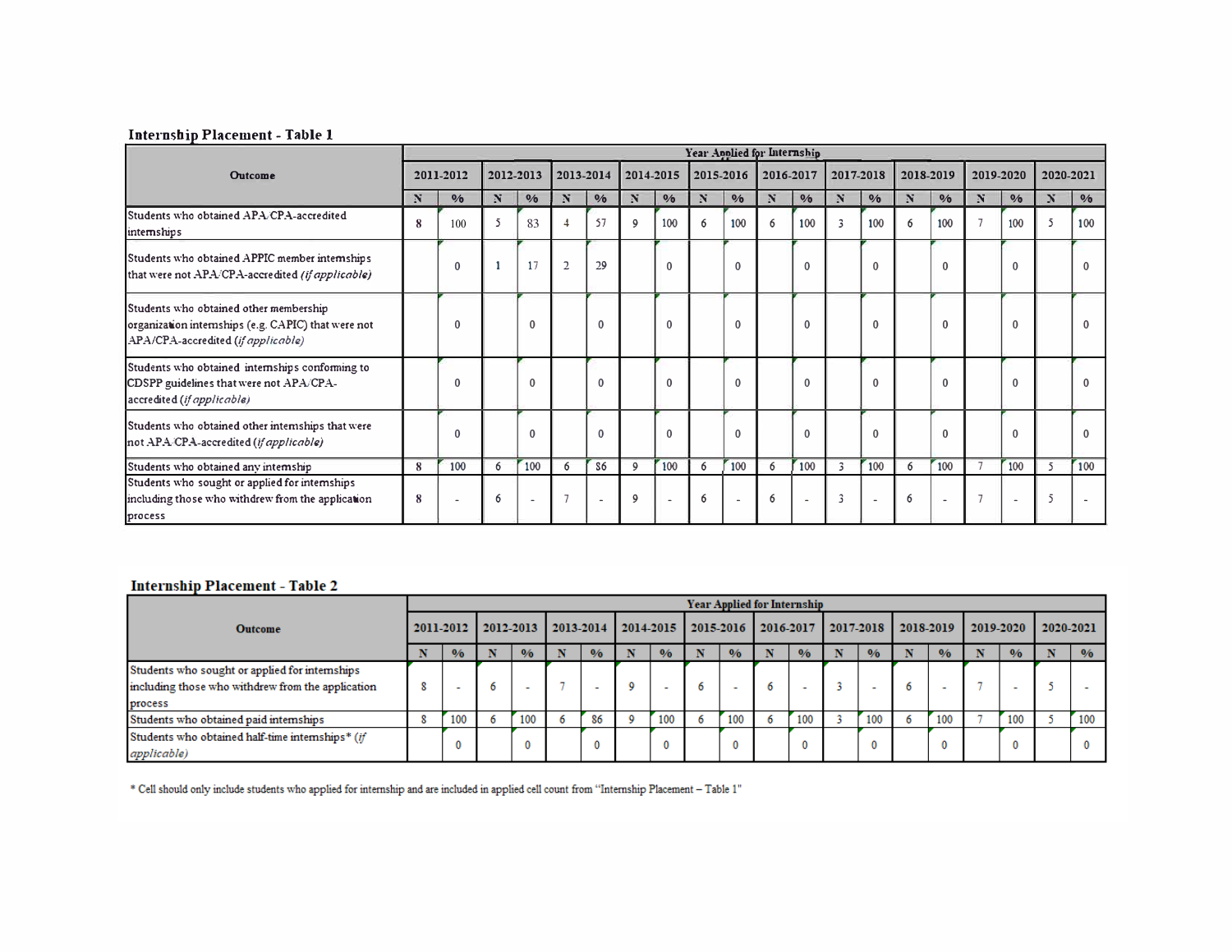### **Attrition**

|                                                                                          |           |                          |           |               |                 |                          |           |                          |           |                          | <b>Year of First Enrollment</b> |                          |           |                          |           |                          |           |                          |           |               |
|------------------------------------------------------------------------------------------|-----------|--------------------------|-----------|---------------|-----------------|--------------------------|-----------|--------------------------|-----------|--------------------------|---------------------------------|--------------------------|-----------|--------------------------|-----------|--------------------------|-----------|--------------------------|-----------|---------------|
| <b>Variable</b>                                                                          | 2011-2012 |                          | 2012-2013 |               | 2013-2014       |                          | 2014-2015 |                          | 2015-2016 |                          | 2016-2017                       |                          | 2017-2018 |                          | 2018-2019 |                          | 2019-2020 |                          | 2020-2021 |               |
|                                                                                          | N         | $\frac{0}{0}$            | N         | $\frac{0}{0}$ | N               | $\frac{0}{0}$            | N         | $\frac{0}{0}$            | N         | $\frac{0}{0}$            | N                               | $\frac{0}{0}$            | N         | $\frac{0}{0}$            | N         | $\frac{0}{0}$            | N         | $\frac{0}{0}$            | Ñ         | $\frac{0}{0}$ |
| Students for whom this is the<br>year of first enrollment (i.e.<br>new students)         | 6         | $\overline{\phantom{a}}$ | 8         | ٠             | $\mathbf{\tau}$ | $\overline{\phantom{a}}$ | 6         | $\overline{\phantom{a}}$ | o         | $\overline{\phantom{a}}$ | 4                               | $\overline{\phantom{a}}$ | 4         | $\overline{\phantom{a}}$ |           | $\overline{\phantom{a}}$ | 3         | $\overline{\phantom{a}}$ | 8         |               |
| Students whose doctoral<br>degrees were conferred on<br>their transcripts                | 5         | 83                       | 5         | 63            | 6               | 86                       | 5         | 83                       | 3         | 43                       | 3                               | 75                       | 0         | $\mathbf 0$              | $\bf{0}$  | $\bf{0}$                 | $\bf{0}$  | 0                        | 0         | 0             |
| Students still enrolled in<br>program                                                    | $\bf{0}$  | $\bf{0}$                 |           | 13            | $\bf{0}$        | $\bf{0}$                 | 0         | $\mathbf 0$              | 4         | 57                       |                                 | 25                       | 4         | 100                      |           | 100                      | 3         | 100                      | 8         | 100           |
| Students no longer enrolled<br>for any reason other than<br>conferral of doctoral degree | п         | 17                       | 2         | 25            |                 | 14                       |           | 17                       | 0         | $\mathbf 0$              | 0                               | $\mathbf 0$              | 0         | $\mathbf 0$              | $\bf{0}$  | $\bf{0}$                 | $\bf{0}$  | 0                        | 0         | 0             |